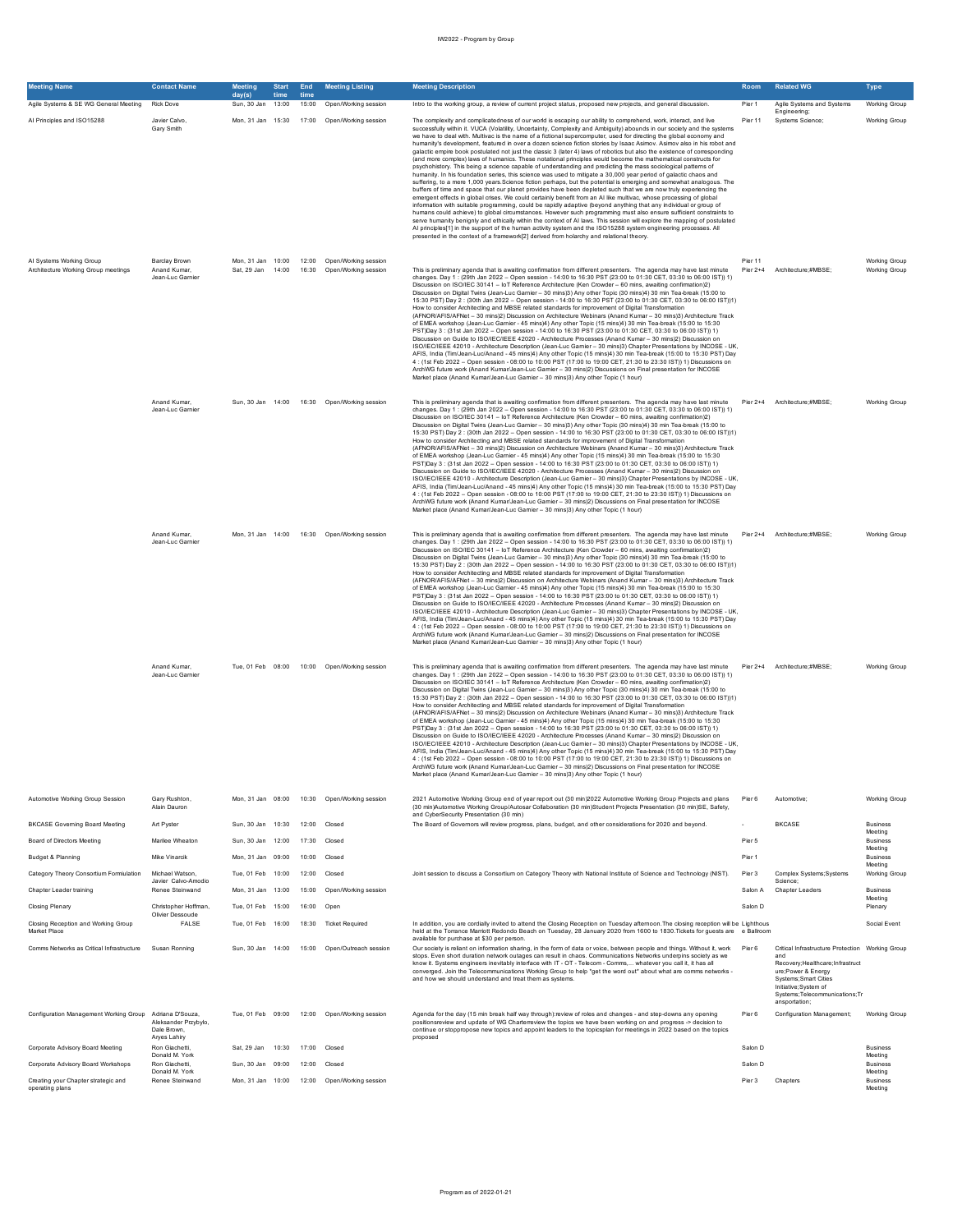| Critical Infrastructure Protection & Recovery Daniel Eisenhero<br>Workshop |                                                                                | Sat. 29 Jan 10:30 12:30 Closed |       |       |                                              | Business meeting for admin and management of INCOSE CIPR WG. This meeting is restricted to INCOSE CIPR<br>Leadership. Please contact daniel.eisenberg@nps.edu to attend.Please see passcode provided below.Topic: CIPR<br>WG - INCOSE IW Call-inTime: This is a recurring meeting Meet anytimeJoin Zoom Meetinghttps://incose-<br>org.zoom.us/j/91326068478?pwd=SXpmdGVLV2NkVXdLUmRDakJXdk1qUT09Meeting ID: 913 2606 8478Passcode:<br>268927One tap mobile+16699006833,,91326068478#,,,,*268927# US (San<br>Jose)+12532158782,,91326068478#,,,,*268927# US (Tacoma)Dial by your location +1 669 900 6833 US (San<br>Jose) +1 253 215 8782 US (Tacoma) +1 346 248 7799 US (Houston) +1 301 715 8592 US (Washington<br>DC) +1 312 626 6799 US (Chicago) +1 929 205 6099 US (New York) 877 853 5257 US Toll-free 888 475 4499<br>US Toll-free Meeting ID: 913 2606 8478 Passcode: 268927 Find your local number: https://incose-<br>org.zoom.us/u/az2eEPcucJoin by Skype for Businesshttps://incose-org.zoom.us/skype/91326068478                                                                                                              | Pier 5  | Critical Infrastructure Protection Working Group<br>and Recovery;                                                                                                   |                                       |
|----------------------------------------------------------------------------|--------------------------------------------------------------------------------|--------------------------------|-------|-------|----------------------------------------------|---------------------------------------------------------------------------------------------------------------------------------------------------------------------------------------------------------------------------------------------------------------------------------------------------------------------------------------------------------------------------------------------------------------------------------------------------------------------------------------------------------------------------------------------------------------------------------------------------------------------------------------------------------------------------------------------------------------------------------------------------------------------------------------------------------------------------------------------------------------------------------------------------------------------------------------------------------------------------------------------------------------------------------------------------------------------------------------------------------------------------------------------|---------|---------------------------------------------------------------------------------------------------------------------------------------------------------------------|---------------------------------------|
|                                                                            | Daniel Eisenberg                                                               |                                |       |       | Sun, 30 Jan 10:00 12:00 Open/Working session | Invited speakers to discuss critical infrastructure systems modeling. Planned speakers from US Department of<br>Homeland Security Infrastructure Data Taxonomy team. More information provided closer to workshop date. Please<br>contact daniel eisenberg@nps.edu for more information.Please see passcode provided below.Topic: CIPR WG -<br>INCOSE IW Call-inTime: This is a recurring meeting Meet anytimeJoin Zoom Meetinghttps://incose-<br>org.zoom.us/j/91326068478?pwd=SXpmdGVLV2NkVXdLUmRDakJXdk1qUT09Meeting ID: 913 2606 8478Passcode:<br>268927One tap mobile+16699006833,,91326068478#,,,,*268927# US (San<br>Jose)+12532158782,,91326068478#,,,,*268927# US (Tacoma)Dial by your location +1 669 900 6833 US (San<br>Jose) +1 253 215 8782 US (Tacoma) +1 346 248 7799 US (Houston) +1 301 715 8592 US (Washington<br>DC) +1 312 626 6799 US (Chicago) +1 929 205 6099 US (New York) 877 853 5257 US Toll-free 888 475 4499<br>US Toll-freeMeeting ID: 913 2606 8478Passcode: 268927Find your local number: https://incose-<br>org.zoom.us/u/az2eEPcucJoin by Skype for Businesshttps://incose-org.zoom.us/skype/91326068478 | Pier 10 | Critical Infrastructure Protection Working Group<br>and Recovery;                                                                                                   |                                       |
|                                                                            | Daniel Eisenberg                                                               |                                |       |       | Sun, 30 Jan 13:00 17:30 Open/Working session | CIPR WG Model-based Systems Engineering Workshop. Planned speakers from CIPR WG More information provided<br>closer to workshop date. Please contact daniel.eisenberg@nps.edu for more information.Please see passcode<br>provided below. Topic: CIPR WG - INCOSE IW Call-inTime: This is a recurring meeting Meet anytime Join Zoom<br>Meetinghttps://incose-org.zoom.us/j/91326068478?pwd=SXpmdGVLV2NkVXdLUmRDakJXdk1qUT09Meeting ID: 913<br>2606 8478Passcode: 268927One tap mobile+16699006833,,91326068478#,,,,*268927# US (San<br>Jose)+12532158782,,91326068478#,,,,*268927# US (Tacoma)Dial by your location +1 669 900 6833 US (San<br>Jose) +1 253 215 8782 US (Tacoma) +1 346 248 7799 US (Houston) +1 301 715 8592 US (Washington<br>DC) +1 312 626 6799 US (Chicago) +1 929 205 6099 US (New York) 877 853 5257 US Toll-free 888 475 4499<br>US Toll-free Meeting ID: 913 2606 8478 Passcode: 268927 Find your local number: https://incose-<br>org.zoom.us/u/az2eEPcucJoin by Skype for Businesshttps://incose-org.zoom.us/skype/91326068478                                                                                  | Pier 10 | Critical Infrastructure Protection Working Group<br>and Recovery;                                                                                                   |                                       |
| CSWG Heuristics Focus Team Results                                         | Michael Watson                                                                 | Mon, 31 Jan 08:00              |       | 10:00 | Open/Working session                         | Meeting of the CSWG Heuristics Focus Team joint with the Heuristics Team to review results of maturing complex                                                                                                                                                                                                                                                                                                                                                                                                                                                                                                                                                                                                                                                                                                                                                                                                                                                                                                                                                                                                                              | Salon A | Complex Systems;                                                                                                                                                    | <b>Working Group</b>                  |
| CSWG Kickoff and Primer Future Revisions Michael Watson                    |                                                                                | Sat, 29 Jan                    | 13:00 | 15:00 | Open/Working session                         | system heuristics<br>Kick off session of the Complex Systems Working Group and initial framing of the long term comments received on the                                                                                                                                                                                                                                                                                                                                                                                                                                                                                                                                                                                                                                                                                                                                                                                                                                                                                                                                                                                                    | Salon A | Complex Systems                                                                                                                                                     | <b>Working Group</b>                  |
|                                                                            |                                                                                |                                |       |       |                                              | Complexity Primer                                                                                                                                                                                                                                                                                                                                                                                                                                                                                                                                                                                                                                                                                                                                                                                                                                                                                                                                                                                                                                                                                                                           |         |                                                                                                                                                                     |                                       |
| CSWG Primer Future Revisions Action Plan Michael Watson                    |                                                                                | Mon, 31 Jan 13:00              |       | 15:00 | Open/Working session                         | Meeting to formulate specific action plan to address challenging questions raised on complex systems leading to a<br>future Complexity Primer update.                                                                                                                                                                                                                                                                                                                                                                                                                                                                                                                                                                                                                                                                                                                                                                                                                                                                                                                                                                                       | Salon B | Complex Systems;                                                                                                                                                    | <b>Working Group</b>                  |
| Decision Analysis Working Group                                            | Frank Salvatore.<br>Grea Pamell                                                | Sun, 30 Jan 15:00              |       | 17:00 | Open/Working session                         | Review the status of the DEWGDefine and Select products to work on.                                                                                                                                                                                                                                                                                                                                                                                                                                                                                                                                                                                                                                                                                                                                                                                                                                                                                                                                                                                                                                                                         | Pier 6  | Decision Analysis;                                                                                                                                                  | <b>Working Group</b>                  |
|                                                                            | Frank Salvatore,                                                               | Mon, 31 Jan                    | 15:00 | 17:00 | Open/Working session                         | Review the status of the DEWGDefine and Select products to work on.                                                                                                                                                                                                                                                                                                                                                                                                                                                                                                                                                                                                                                                                                                                                                                                                                                                                                                                                                                                                                                                                         | Pier 6  | Decision Analysis;                                                                                                                                                  | Working Group                         |
| Digital Engineering Body of Knowledge                                      | Greg Pamell<br>Frank Salvatore                                                 | Mon. 31 Jan 13:00              |       | 15:00 | Open/Working session                         | The Digital Engineering Body of Knowledge (DEBoK), sponsored by the Department of Defense, has launched their<br>BETA version and would like to engage the INCOSE Community to vet their plans to guide their next phase of<br>development. The workshop will cover some of the following topics: Ideas to encourage content submissions and<br>community engagement in the DEBoKCourses of Action (COA) to transition the DEBoK from a currently-restricted<br>environment for DoD, to public, in an effort to include a wider audienceDEBoK Governance approach regarding the<br>strategy, technology, content and roles of Government, Academia, Industry, and Non-ProfitSponsorship, maintenance,<br>and sustainment plans for the DEBoKMethods to encourage sharing of knowledge and navigating the often sensitive<br>considerations around IPParticipants will serve as an important voice to shape the plans of the DEBoK as it moves from<br>BETA to Full Operational Capability (FOC). Please join us and make your voice heard.                                                                                                  | Pier 5  | Knowledge Management; Digital Working Group<br>Engineering Body of<br>Knowledge                                                                                     |                                       |
|                                                                            | Frank Salvatore                                                                | Tue, 01 Feb 08:00              |       |       | 09:00 Open/Working session                   | The Digital Engineering Body of Knowledge (DEBoK), sponsored by the Department of Defense, has launched their<br>BETA version and would like to engage the INCOSE Community to vet their plans to guide their next phase of<br>development. The workshop will cover some of the following topics: Ideas to encourage content submissions and<br>community engagement in the DEBoKCourses of Action (COA) to transition the DEBoK from a currently-restricted<br>environment for DoD, to public, in an effort to include a wider audienceDEBoK Governance approach regarding the<br>strategy, technology, content and roles of Government, Academia, Industry, and Non-ProfitSponsorship, maintenance,<br>and sustainment plans for the DEBoKMethods to encourage sharing of knowledge and navigating the often sensitive<br>considerations around IPParticipants will serve as an important voice to shape the plans of the DEBoK as it moves from<br>BETA to Full Operational Capability (FOC). Please join us and make your voice heard.                                                                                                  | Pier 5  | Knowledge Management; Digital Working Group<br>Engineering Body of<br>Knowledge                                                                                     |                                       |
|                                                                            | Frank Salvatore                                                                | Tue, 01 Feb 10:00              |       |       | 12:00 Open/Working session                   | The Digital Engineering Body of Knowledge (DEBoK), sponsored by the Department of Defense, has launched their<br>BETA version and would like to engage the INCOSE Community to vet their plans to guide their next phase of<br>development. The workshop will cover some of the following topics: Ideas to encourage content submissions and<br>community engagement in the DEBoKCourses of Action (COA) to transition the DEBoK from a currently-restricted<br>environment for DoD, to public, in an effort to include a wider audienceDEBoK Governance approach regarding the<br>strategy, technology, content and roles of Government, Academia, Industry, and Non-ProfitSponsorship, maintenance,<br>and sustainment plans for the DEBoKMethods to encourage sharing of knowledge and navigating the often sensitive<br>considerations around IPParticipants will serve as an important voice to shape the plans of the DEBoK as it moves from<br>BETA to Full Operational Capability (FOC). Please join us and make your voice heard.                                                                                                  | Pier 5  | Knowledge Management; Digital Working Group<br>Engineering Body of<br>Knowledge                                                                                     |                                       |
| Digital Engineering Information Exchange                                   | Frank Salvatore<br>Terri Chan.<br>Sean McGervey,<br>Celia Tsang                | Sat. 29 Jan                    | 10:30 |       | 12:00 Open/Outreach session                  | To do final planning and coordination for the DEIXWG meetings                                                                                                                                                                                                                                                                                                                                                                                                                                                                                                                                                                                                                                                                                                                                                                                                                                                                                                                                                                                                                                                                               | Pier 1  | Digital Engineering Information Working Group<br>Exchange:#MBSE:                                                                                                    |                                       |
|                                                                            | Frank Salvatore,<br>Terri Chan<br>Sean McGervey,<br>Celia Tsang                | Sat 29 Jan                     | 14:30 |       | 17:30 Open/Working session                   | In this meeting the Digital Information Exchange Working group will work on products such as Digital Engineering<br>Information Exchange Standards, Digital Engineering Information Exchange Concept Model, Digital Engineering<br>information Exchange Use Cases                                                                                                                                                                                                                                                                                                                                                                                                                                                                                                                                                                                                                                                                                                                                                                                                                                                                           | Pier 1  | Digital Engineering Information  Working Group<br>Exchange;#MBSE;                                                                                                   |                                       |
|                                                                            | Frank Salvatore<br>Terri Chan,<br>Sean McGervey,<br>Celia Tsang                | Sun. 30 Jan 10:00              |       |       | 12:00 Open/Working session                   | In this meeting the Digital Information Exchange Working group will work on products such as Digital Engineering<br>Information Exchange Standards, Digital Engineering Information Exchange Concept Model, Digital Engineering<br>information Exchange Use Cases                                                                                                                                                                                                                                                                                                                                                                                                                                                                                                                                                                                                                                                                                                                                                                                                                                                                           | Pier 1  | Digital Engineering Information  Working Group<br>Exchange;#MBSE;                                                                                                   |                                       |
|                                                                            | Frank Salvatore<br>Terri Chan<br>Sean McGervev<br>Celia Tsang                  |                                |       |       | Mon, 31 Jan 10:00 12:00 Open/Working session | In this meeting the Digital Information Exchange Working group will work on products such as Digital Engineering<br>Information Exchange Standards, Digital Engineering Information Exchange Concept Model, Digital Engineering<br>information Exchange Use Cases                                                                                                                                                                                                                                                                                                                                                                                                                                                                                                                                                                                                                                                                                                                                                                                                                                                                           | Pier 1  | Digital Engineering Information  Working Group<br>Exchange;#MBSE;                                                                                                   |                                       |
| Digital Engineering Measurements                                           | Frank Salvatore                                                                | Sun, 30 Jan                    | 13:30 |       | 15:30 Open/Working session                   | Overview of the Digital Engineering Measurements FrameworkReview and comment on the Digital Engineering<br>Measurements Framework product.                                                                                                                                                                                                                                                                                                                                                                                                                                                                                                                                                                                                                                                                                                                                                                                                                                                                                                                                                                                                  | Salon H | Digital Engineering Information Working Group<br>Exchange;Lean Systems<br>Engineering:MBSE<br>Initiative: Measurement: PM-SE<br>Integration;Process<br>Improvement: |                                       |
|                                                                            | <b>Frank Salvatore</b>                                                         | Mon, 31 Jan 13:00              |       |       | 15:00 Open/Working session                   | Overview of the Digital Engineering Measurements FrameworkReview and comment on the Digital Engineering<br>Measurements Framework product                                                                                                                                                                                                                                                                                                                                                                                                                                                                                                                                                                                                                                                                                                                                                                                                                                                                                                                                                                                                   | Salon H | Digital Engineering Information Working Group<br>Exchange:Lean Systems<br>Engineering; MBSE<br>Initiative; Measurement; PM-SE<br>Integration:Process                |                                       |
| EMEA sector chapter leaders meeting                                        | Sven-Olaf Schulze                                                              | Sat. 29 Jan                    | 10:30 | 12:00 | Open                                         |                                                                                                                                                                                                                                                                                                                                                                                                                                                                                                                                                                                                                                                                                                                                                                                                                                                                                                                                                                                                                                                                                                                                             | Pier 6  | Improvement;                                                                                                                                                        | <b>Business</b>                       |
| Emergence in Complex Systems                                               | Michael Watson                                                                 | Sat. 29 Jan                    | 15:30 | 17:30 | Open/Working session                         | Joint Session with Systems of Systems Working Group to discussion emergence in systems of systems.                                                                                                                                                                                                                                                                                                                                                                                                                                                                                                                                                                                                                                                                                                                                                                                                                                                                                                                                                                                                                                          | Pier 5  | Complex Systems; System of                                                                                                                                          | Meeting<br>Working Group              |
|                                                                            |                                                                                |                                |       |       |                                              |                                                                                                                                                                                                                                                                                                                                                                                                                                                                                                                                                                                                                                                                                                                                                                                                                                                                                                                                                                                                                                                                                                                                             |         | Systems;                                                                                                                                                            |                                       |
| Enterprise Transformation in the 21st<br>Century                           | Randall Anway,<br><b>Bruce McNaughton</b><br>William Hubbard,<br>Tom McDermott | Mon. 31 Jan 09:00              |       |       | 11:30 Open/Working session                   | 5 min - Introductions20 min - Talk: basics of analyzing products' effects on social systems with examples10 min - QA<br>and breakout instructions55 min - team breakout sessions with host pop-ins45 min - reconvene and team<br>presentations5 min - Closing                                                                                                                                                                                                                                                                                                                                                                                                                                                                                                                                                                                                                                                                                                                                                                                                                                                                               | Pier 8  | Enterprise<br>Transformation;Complex<br>Systems; Social<br>Systems; Systems Engineering<br>Quality Management<br>(SEQM);#MBSE;                                      | <b>Working Group</b>                  |
| Envisioning INCOSE and the United<br>Nations Sustainable Development Goals | Randall Anway,<br>Dana Polojärvi,<br>Ivan Taylor.<br>Paul McGoey               | Sun, 30 Jan 09:00              |       |       | 11:30 Open/Working session                   | 5 min - Introductions20 min - Panel: SE in Grand/Global Challenges10 min - QA and breakout instructions55 min - team Pier 8<br>breakout sessions with host pop-ins45 min - reconvene and team presentations5 min - Closing                                                                                                                                                                                                                                                                                                                                                                                                                                                                                                                                                                                                                                                                                                                                                                                                                                                                                                                  |         | Natural Systems; Social<br>Systems;                                                                                                                                 | Working Group                         |
| Events                                                                     | Donna Long                                                                     | Tue, 01 Feb                    | 09:00 | 10:00 | Closed                                       |                                                                                                                                                                                                                                                                                                                                                                                                                                                                                                                                                                                                                                                                                                                                                                                                                                                                                                                                                                                                                                                                                                                                             | Pier 3  |                                                                                                                                                                     | <b>Business</b><br>Meeting            |
| Events - IS2022 Update                                                     | Donna Long                                                                     | Sun, 30 Jan 10:30              |       | 12:00 | Closed                                       |                                                                                                                                                                                                                                                                                                                                                                                                                                                                                                                                                                                                                                                                                                                                                                                                                                                                                                                                                                                                                                                                                                                                             | Pier 3  |                                                                                                                                                                     | <b>Business</b>                       |
| Events - IS2023 Meeting                                                    | Donna Long                                                                     | Mon, 31 Jan 08:00              |       | 09:00 | Closed                                       |                                                                                                                                                                                                                                                                                                                                                                                                                                                                                                                                                                                                                                                                                                                                                                                                                                                                                                                                                                                                                                                                                                                                             | Pier 3  |                                                                                                                                                                     | Meeting<br><b>Business</b>            |
| Events core planning committee                                             | Donna Long                                                                     | Sat. 29 Jan                    | 10:30 | 12:00 | Closed                                       |                                                                                                                                                                                                                                                                                                                                                                                                                                                                                                                                                                                                                                                                                                                                                                                                                                                                                                                                                                                                                                                                                                                                             | Pier 3  |                                                                                                                                                                     | Meeting<br><b>Business</b>            |
|                                                                            |                                                                                |                                |       |       |                                              |                                                                                                                                                                                                                                                                                                                                                                                                                                                                                                                                                                                                                                                                                                                                                                                                                                                                                                                                                                                                                                                                                                                                             |         |                                                                                                                                                                     | Meeting                               |
|                                                                            | Donna Long                                                                     | Sun, 30 Jan                    | 09:00 | 10:00 | Closed                                       | <b>Strategy Meeting</b>                                                                                                                                                                                                                                                                                                                                                                                                                                                                                                                                                                                                                                                                                                                                                                                                                                                                                                                                                                                                                                                                                                                     | Pier 3  |                                                                                                                                                                     | <b>Business</b><br>Meeting            |
|                                                                            | Donna Long                                                                     | Mon, 31 Jan                    | 07:00 | 08:00 | Closed                                       | Operations coordination                                                                                                                                                                                                                                                                                                                                                                                                                                                                                                                                                                                                                                                                                                                                                                                                                                                                                                                                                                                                                                                                                                                     | Pier 3  |                                                                                                                                                                     | <b>Business</b>                       |
| <b>Fellows Meeting</b>                                                     | Bob Kenley,                                                                    | Mon, 31 Jan 10:30              |       | 12:00 | Closed                                       |                                                                                                                                                                                                                                                                                                                                                                                                                                                                                                                                                                                                                                                                                                                                                                                                                                                                                                                                                                                                                                                                                                                                             | Pier 6  |                                                                                                                                                                     | Meeting<br><b>Business</b>            |
| <b>Fellows Selection Committee</b>                                         | Greg Pamel<br>Bob Kenley,<br>Greg Pamell                                       | Sun, 30 Jan 10:30              |       |       | 12:00 Closed                                 |                                                                                                                                                                                                                                                                                                                                                                                                                                                                                                                                                                                                                                                                                                                                                                                                                                                                                                                                                                                                                                                                                                                                             | Pier 6  |                                                                                                                                                                     | Meeting<br><b>Business</b><br>Meeting |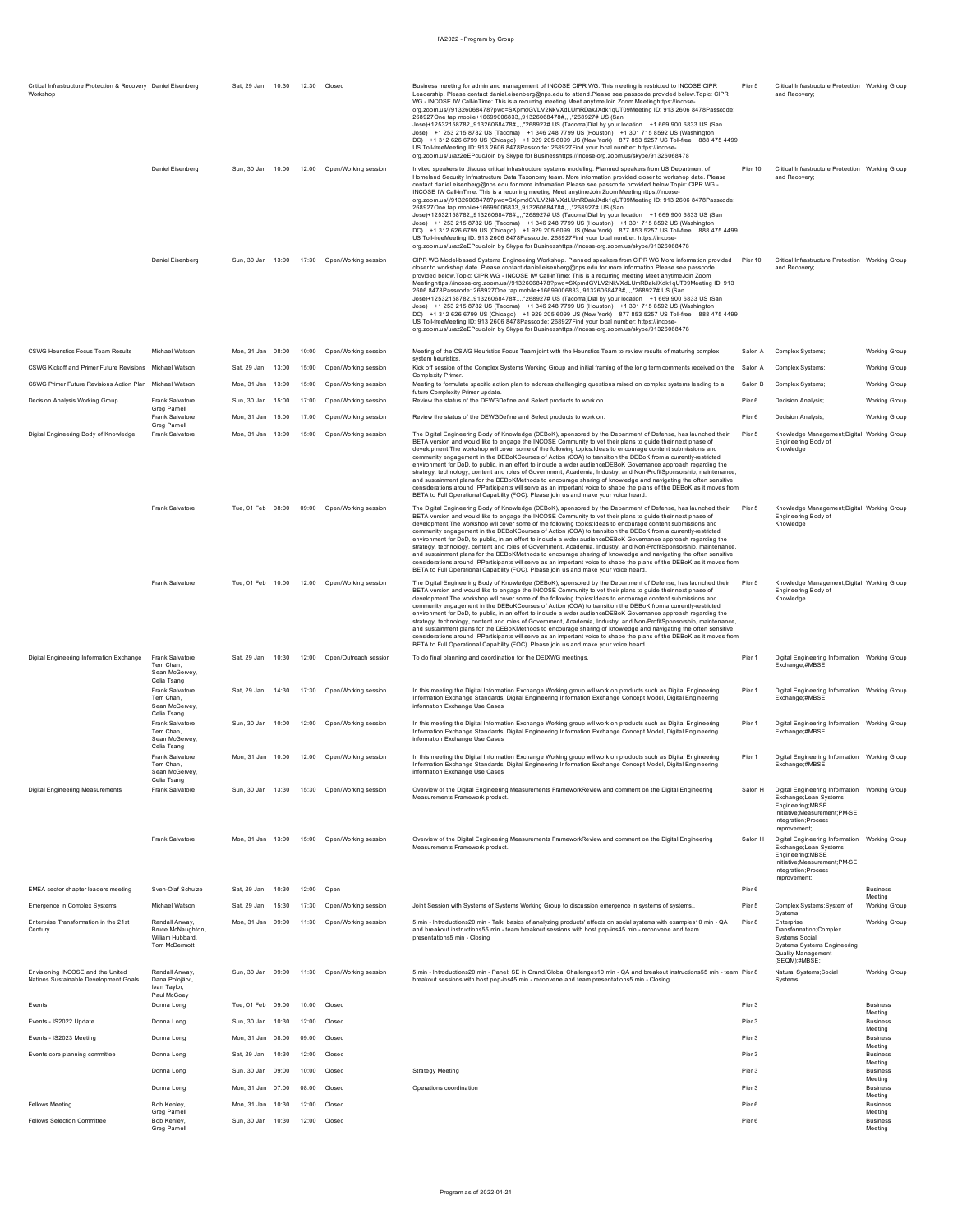| <b>First-Time Attendee Session</b>                                                   | David Long                                          | Sat 29 Jan 10:00  |       | 10:30 Closed |                                              | New to the International Workshop? Learn how to make the most this unique event as you enjoy coffee with seasoned Lighthous<br>INCOSE members ready to share their insights. Take advantage of this special opportunity to make new connections e Ballroom<br>across the systems engineering community and have some fun as you as you gain insights into the workshop and how<br>INCOSE can help advance your career.                                                                                                                                                                                      |          |                                                                                                                                                                                                                                                         | <b>Business</b><br>Meeting            |
|--------------------------------------------------------------------------------------|-----------------------------------------------------|-------------------|-------|--------------|----------------------------------------------|-------------------------------------------------------------------------------------------------------------------------------------------------------------------------------------------------------------------------------------------------------------------------------------------------------------------------------------------------------------------------------------------------------------------------------------------------------------------------------------------------------------------------------------------------------------------------------------------------------------|----------|---------------------------------------------------------------------------------------------------------------------------------------------------------------------------------------------------------------------------------------------------------|---------------------------------------|
| FuSE Security Topic - Review of INSIGHT<br>Article Submissions                       | <b>Rick Dove</b>                                    | Mon. 31 Jan 09:00 |       | 17:00        | Open/Working session                         | Approximately 13 articles to review on strict schedule, articles can be downloaded, authors make short presentation,<br>live & remote audience offers comments and suggestions.                                                                                                                                                                                                                                                                                                                                                                                                                             | Salon F  | Systems Security Engineering:                                                                                                                                                                                                                           | <b>Working Group</b>                  |
| Future of Systems Engineering - Realizing<br>the Systems Engineering Vision Workshop | William Miller                                      | Sat. 29 Jan       | 13:00 |              | 17:00 Open/Outreach session                  | Zoom Session Registration Request: https://incose-org.zoom.us/meeting/register/tJwlcO6gpzwtHNbtTnswXZ-<br>gQDITjV4Z8GQp Detailed Meeting Agenda (To be Refined):1300-1315 Welcome, Introductions, and Logistics (15<br>minutes)1315-1330 Context for FuSE1330-1345 Systems Engineering 2025 Roadmap1345-1400 FuSE Projects<br>Dashboard including Working Group & Systems Community Collaborations1400-1415 FuiSE Projects Coverage<br>Matrix1415-1445 Need for Additonal FuSE Projects1445-1500 Break1500-1515 Framework Template1515-1645<br>Framing the Vision Realization 1645-1700 Summary and Closing | Salon BC | Agile Systems and Systems<br>Engineering: Artificial<br>Intelligence Systems:Complex<br>Systems; Human Systems<br>Integration;Social<br>Systems: Systems and Software<br>Interface;Systems<br>Science; Systems Security<br>Engineering; FuSE Initiative | Working Group                         |
|                                                                                      | William Miller                                      |                   |       |              | Sun, 30 Jan 09:00 12:00 Open/Working session | 0900-0930 Review of Saturday Workshop Framing0930-1130 Framing the Systems Engineering Vision Realization<br>Round 21130-1200 Framing Summary and Close                                                                                                                                                                                                                                                                                                                                                                                                                                                     | Salon BC | Agile Systems and Systems<br>Engineering: Artificial<br>Intelligence Systems;Complex<br>Systems; Human Systems<br>Integration;Social<br>Systems: Systems and Software<br>Interface;Systems<br>Science; Systems Security<br>Engineering;FuSE Initiative  | <b>Working Group</b>                  |
| Handbook Editor Meeting                                                              | Dave Walden                                         | Sun, 30 Jan 08:00 |       | 12:00        | Closed                                       | Coordination and discussions on the INCOSE SE Handbook Fifth Edition                                                                                                                                                                                                                                                                                                                                                                                                                                                                                                                                        | Pier 7   | SE Handbook                                                                                                                                                                                                                                             | <b>Working Group</b>                  |
|                                                                                      | Dave Walden                                         | Sun, 30 Jan 13:00 |       | 17:00        | Closed                                       | Coordination and discussions on the INCOSE SE Handbook Fifth Edition                                                                                                                                                                                                                                                                                                                                                                                                                                                                                                                                        | Pier 7   | SE Handbook                                                                                                                                                                                                                                             | Working Group                         |
|                                                                                      | Dave Walden                                         | Mon. 31 Jan       | 13:00 | 17:00        | Closed                                       | Coordination and discussions on the INCOSE SE Handbook Fifth Edition                                                                                                                                                                                                                                                                                                                                                                                                                                                                                                                                        | Pier 7   | SE Handbook                                                                                                                                                                                                                                             | Working Group                         |
|                                                                                      | Dave Walden                                         | Tue. 01 Feb 13:00 |       | 14:30        | Closed                                       | Coordination and discussions on the INCOSE SE Handbook Fifth Edition                                                                                                                                                                                                                                                                                                                                                                                                                                                                                                                                        | Pier 7   | SF Handbook                                                                                                                                                                                                                                             | <b>Working Group</b>                  |
| <b>Heuristics Team</b>                                                               | Dorothy McKinney                                    | Sun, 30 Jan 13:00 |       | 17:30        | Open/Working session                         | Open House for INCOSE Heuristics -- Anyone in the INCOSE community interested in heuristics is welcome to drop in<br>any time during this session. When not showing heuristics progress to the community members, the Heuristics Team will                                                                                                                                                                                                                                                                                                                                                                  | Pier 9   | Heuristics                                                                                                                                                                                                                                              | Working Group                         |
|                                                                                      |                                                     |                   |       |              |                                              | work on processing the collected heuristics candidates.                                                                                                                                                                                                                                                                                                                                                                                                                                                                                                                                                     |          |                                                                                                                                                                                                                                                         |                                       |
| Honours & Awards Committee                                                           | Ralf Hartmann                                       | Sun, 30 Jan 11:00 |       | 11:30        | Closed                                       |                                                                                                                                                                                                                                                                                                                                                                                                                                                                                                                                                                                                             | Pier 11  |                                                                                                                                                                                                                                                         | <b>Business</b><br>Meeting            |
| <b>HSI Primer Writing Workshop</b>                                                   | Grace Kennedy.<br>Guy Andre Boy                     | Tue. 01 Feb 10:00 |       | 12:00        | Open/Working session                         | The aim of this workshop session is to continue the writing and discussions around the latest iteration of the HSI Primer. Pier 8<br>recent restructure of the content and future planning for events. This session will also involve IW summary and wash-<br>up and setting of actions.                                                                                                                                                                                                                                                                                                                    |          | Human Systems<br>Integration; Social Systems;                                                                                                                                                                                                           | <b>Working Group</b>                  |
| Human Systems Integration                                                            | Guy Andre Boy                                       | Sat, 29 Jan       | 10:30 | 12:30        | Open/Working session                         | This meeting will be divided into 2 parts: (1) General information on HSI [2021 activity report; exchange of ideas on HSI] Pier 7<br>-- 90 minutes; (2) Work in progress on the HSI Primer -- 90 minutes. We will have a break in between.                                                                                                                                                                                                                                                                                                                                                                  |          | Human Systems Integration;                                                                                                                                                                                                                              | <b>Working Group</b>                  |
|                                                                                      | Guy Andre Boy                                       | Sun, 30 Jan       | 14:00 | 15:30        | Open/Working session                         | Preparation of future events: (1) HSI Primer delivery event; (2) HSI Workshop to be held in the Fall of 2022; (3)<br>Anticipation of HSI2023 conference to be held in the Fall of 2023.                                                                                                                                                                                                                                                                                                                                                                                                                     | Pier 3   | Human Systems Integration;                                                                                                                                                                                                                              | Working Group                         |
| INCOSE MBSE Patterns Working Group                                                   | William Schindel<br>Troy Peterson                   | Sun 30 Jan 13:00  |       | 15:00        | Open/Working session                         | Welcome and introduction to the MBSE Pattern Working Group's goals and focusIntroductions and interests of meeting Salon BC MBSE Patterns;#MBSE;<br>participantsOverview of MBSE Patterns subject matter and relevanceStatus of current working group projects and<br>activities; related Q&A and interestsDiscussion of additional and future interests of attendeesAdjourn                                                                                                                                                                                                                                |          |                                                                                                                                                                                                                                                         | <b>Working Group</b>                  |
| <b>INCOSE Product Development and You</b>                                            |                                                     |                   |       | 09:00        | Open                                         |                                                                                                                                                                                                                                                                                                                                                                                                                                                                                                                                                                                                             | Salon D  |                                                                                                                                                                                                                                                         | <b>Business</b>                       |
|                                                                                      | Christopher Hoffman.                                | Mon. 31 Jan 08:00 |       |              |                                              |                                                                                                                                                                                                                                                                                                                                                                                                                                                                                                                                                                                                             |          |                                                                                                                                                                                                                                                         |                                       |
| INCOSE Social Systems Engineering, AI &<br>Ethics Workshop                           | Lori Zipes<br>Erika Palmer                          | Mon, 31 Jan 08:00 |       | 10:00        | Open/Working session                         | Come join us to learn and apply ethical concepts in the lifecycle of AI systems!Outline of Workshop<br>ProceedingsVirtual/In person format; 2-hour Session1. [5 min] Outline of the session and stating session goals2. [20<br>min] Opening talk on the basics of ethics and analyzing AI systems in a sociotechnical systems perspective 3. [10 min]<br>Discussion of questions for the team breakout sessions & exercise4. [55 min] Team breakout sessions with ar                                                                                                                                        | Salon C  | Artificial Intelligence<br>Systems;Complex<br>Systems:Social<br>Systems; Systems Engineering                                                                                                                                                            | Meeting<br><b>Working Group</b>       |
| Introduction to the Digital Systems<br>Engineering Process model                     | Jean Duprez.<br>Robert Nilsson<br>Alexander Efremov | Tue. 01 Feb 09:00 |       | 10:00        | Open/Working session                         | exercise5. [45 min] Presentation of findings6. [5 min] Closing<br>Goal is to :- introduce the product to the audiance.- gather use cases for the product development.                                                                                                                                                                                                                                                                                                                                                                                                                                       | Pier 8   | Quality Management (SEQM);<br>Architecture; Knowledge<br>Management; MBSE Initiative;                                                                                                                                                                   | <b>Working Group</b>                  |
| IS2022 Technical review                                                              | Dave Walden                                         | Sat 29 Jan        | 13:30 | 16:30        | Closed                                       | Finalization of IS2022 reviews and draft program                                                                                                                                                                                                                                                                                                                                                                                                                                                                                                                                                            | Pier 7   |                                                                                                                                                                                                                                                         | <b>Business</b>                       |
|                                                                                      | Dave Walden                                         | Mon. 31 Jan 09:00 |       | 12:00        | Closed                                       | Finalization of IS2022 reviews and draft program                                                                                                                                                                                                                                                                                                                                                                                                                                                                                                                                                            | Pier 7   |                                                                                                                                                                                                                                                         | Meeting<br><b>Business</b><br>Meeting |
|                                                                                      | Dave Walden                                         | Tue. 01 Feb 08:00 |       | 12:00        | Closed                                       | Finalization of IS2022 reviews and draft program                                                                                                                                                                                                                                                                                                                                                                                                                                                                                                                                                            | Pier 7   |                                                                                                                                                                                                                                                         | <b>Business</b><br>Meeting            |
| IT Strategy Meeting                                                                  | <b>Barclay Brown</b>                                | Mon, 31 Jan       | 14:30 | 16:00        | Closed                                       |                                                                                                                                                                                                                                                                                                                                                                                                                                                                                                                                                                                                             | Pier 1   |                                                                                                                                                                                                                                                         | <b>Business</b><br>Meeting            |
| IWG 2022 Planning Meeting                                                            | Alain Kouassi                                       | Mon. 31 Jan 10:00 |       | 12:00        | Open/Working session                         | Quad Chart and Plans for 2022                                                                                                                                                                                                                                                                                                                                                                                                                                                                                                                                                                               | Salon H  | Infrastructure:                                                                                                                                                                                                                                         | <b>Working Group</b>                  |
| <b>IWG Product Development</b>                                                       | Alain Kouassi                                       | Sun. 30 Jan 13:00 |       | 16:00        | Open/Working session                         |                                                                                                                                                                                                                                                                                                                                                                                                                                                                                                                                                                                                             | Pier 8   | Infrastructure:                                                                                                                                                                                                                                         |                                       |
| <b>IWG Strategy Meeting</b>                                                          | Alain Kouassi                                       | Sat. 29 Jan       | 15:00 | 17:30        | Open/Working session                         | Progress on Guide for the Application of Systems Engineering in Large Infrastructure Projects<br>Year end review and discuss strategy for 2022                                                                                                                                                                                                                                                                                                                                                                                                                                                              | Pier 6   | Infrastructure:                                                                                                                                                                                                                                         | Working Group<br><b>Working Group</b> |
| Joint Session of CSWG and SoSWG                                                      | Michael Watson                                      | Mon. 31 Jan       | 10:30 | 12:30        | Open/Working session                         | Joint session to discuss relationship of complex systems topics and system of systems topics.                                                                                                                                                                                                                                                                                                                                                                                                                                                                                                               | Pier 5   | Complex Systems; System of                                                                                                                                                                                                                              | <b>Working Group</b>                  |
| KMWG - Presentation and status on                                                    | Jean Duprez.                                        | Sat. 29 Jan       | 10:30 | 12:00        | Open/Working session                         | Introdution for new memebersStatus of work donePlan for 2022                                                                                                                                                                                                                                                                                                                                                                                                                                                                                                                                                | Pier 10  | Systems;<br>Knowledge Management:                                                                                                                                                                                                                       | <b>Working Group</b>                  |
| achievements<br>Knowledge Management Primer                                          | Robert Nilsson<br>Jean Duprez.                      | Sun. 30 Jan 10:30 |       | 12:00        | Open/Working session                         | Goal is to share draft, get feedback and work on the document improvement.                                                                                                                                                                                                                                                                                                                                                                                                                                                                                                                                  | Salon H  | Knowledge Management;                                                                                                                                                                                                                                   | <b>Working Group</b>                  |
|                                                                                      | Robert Nilsson                                      |                   |       |              |                                              |                                                                                                                                                                                                                                                                                                                                                                                                                                                                                                                                                                                                             |          |                                                                                                                                                                                                                                                         |                                       |
|                                                                                      | Jean Duprez.<br>Robert Nilsson.<br>Eric Burgers     | Mon, 31 Jan 09:00 |       | 10:00        | Open/Working session                         | Kick-off to start implementing the TPP for knowledge map.                                                                                                                                                                                                                                                                                                                                                                                                                                                                                                                                                   | Pier 3   | Knowledge Management;                                                                                                                                                                                                                                   | Working Group                         |
| <b>MBSF</b> Initiative                                                               | Trov Peterson.<br>Mark Sampson                      | Sat 29 Jan        | 10:30 | 18:00        | Onen                                         | 10:30 11:00 Opening: MBSE Initiative Update (Mark Sampson)                                                                                                                                                                                                                                                                                                                                                                                                                                                                                                                                                  | Salon E  | #MBSE                                                                                                                                                                                                                                                   | <b>Business</b>                       |
|                                                                                      |                                                     |                   |       |              |                                              | \r11:00 12:00 Univ. of Mich. (Undergraduate SE Program) MBSE Keynote Speaker: George Halow, Gokin Cinar, Julia<br>Weiss                                                                                                                                                                                                                                                                                                                                                                                                                                                                                     |          |                                                                                                                                                                                                                                                         | Meeting                               |
|                                                                                      |                                                     |                   |       |              |                                              |                                                                                                                                                                                                                                                                                                                                                                                                                                                                                                                                                                                                             |          |                                                                                                                                                                                                                                                         |                                       |
|                                                                                      |                                                     |                   |       |              |                                              | \r12:00 13:00 Lunch                                                                                                                                                                                                                                                                                                                                                                                                                                                                                                                                                                                         |          |                                                                                                                                                                                                                                                         |                                       |
|                                                                                      |                                                     |                   |       |              |                                              | \r13:00 13:10 Opening: Inspire MBSE Lightning Talks                                                                                                                                                                                                                                                                                                                                                                                                                                                                                                                                                         |          |                                                                                                                                                                                                                                                         |                                       |
|                                                                                      |                                                     |                   |       |              |                                              |                                                                                                                                                                                                                                                                                                                                                                                                                                                                                                                                                                                                             |          |                                                                                                                                                                                                                                                         |                                       |
|                                                                                      |                                                     |                   |       |              |                                              | \r13:10 13:30 Taming Dragons: Who's Your Customer (Lisa Murphy, Siemens)<br>\r 13:30 13:50 What's your problem? (Ceca Mijatovic, Cecasphere)                                                                                                                                                                                                                                                                                                                                                                                                                                                                |          |                                                                                                                                                                                                                                                         |                                       |

tr 13:30 13:50 What's your problem? (Ceca Mijatovic, Cecasphere)<br>\r<br>\r<br>\r<br>\r 4.10 14:10 When you build it & they do not come (Daniel Call, Colorado State)<br>\r<br>\r 4.<br>\r 4.00 14:50 Loss-Driven SE for connected Autonomous Veh

\r \r14:50 15:30 Break

\r<br>\r<br>\r15:30 15:50 Opening:Inspire MBSE Lightning Talks<br>\r15:50 16:10 Uber for MBSE (Bob Sherman, Occam Systems)<br>\r

(r16:10 16:30 MBSE for UAS Applications (Steven Habicht, CAN)<br>\r<br>\r16:30 16:50 5 Lessons we can learn from the way other industries manage complexity (Pari Singh, The Engineering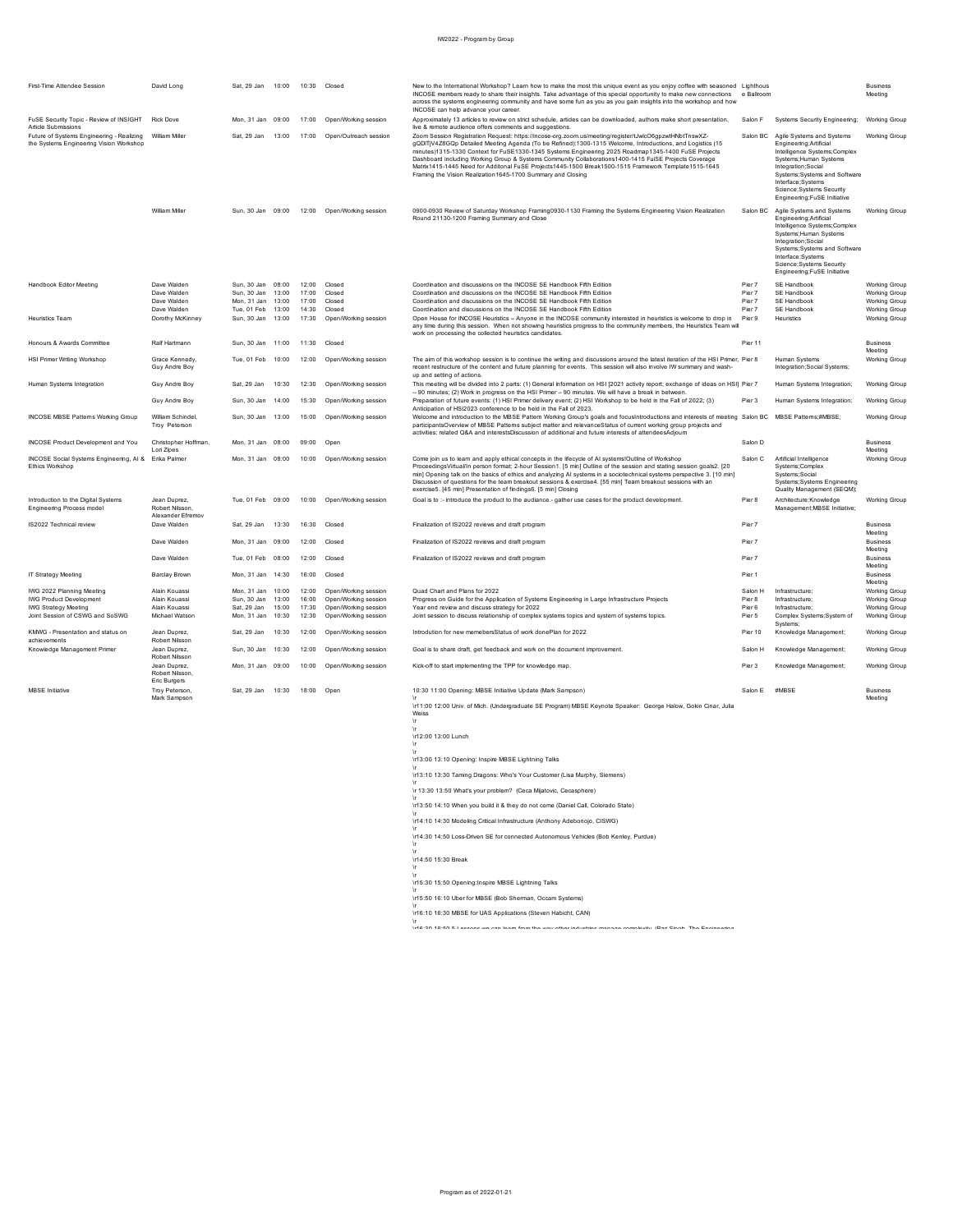|                                                             | Troy Peterson,<br>Mark Sampson                                 | Sun, 30 Jan 09:00 18:00 Open           |                |                                              | 09:00 10:00 SysML v2 Update (Sandy Friedenthal)<br>$\sqrt{ }$                                                                                                                                                                                                                                                                                                                                                                                                                                                                                                                                                                                                                                                                                                                                                                                                                                                                                                                                                                                                                                                                                                                                                                                                                                                                                                                                                                                                                                                                                                                                                                                                                                                                                                                                                                                                                                                                                                                                                                                                                                                                                                                                                                                                                                                                                    | Salon E #MBSE       |                                                                                                                                                                                                                                                                                                                                                                                                                                                                                                                                                                               | <b>Business</b><br>Meeting                  |
|-------------------------------------------------------------|----------------------------------------------------------------|----------------------------------------|----------------|----------------------------------------------|--------------------------------------------------------------------------------------------------------------------------------------------------------------------------------------------------------------------------------------------------------------------------------------------------------------------------------------------------------------------------------------------------------------------------------------------------------------------------------------------------------------------------------------------------------------------------------------------------------------------------------------------------------------------------------------------------------------------------------------------------------------------------------------------------------------------------------------------------------------------------------------------------------------------------------------------------------------------------------------------------------------------------------------------------------------------------------------------------------------------------------------------------------------------------------------------------------------------------------------------------------------------------------------------------------------------------------------------------------------------------------------------------------------------------------------------------------------------------------------------------------------------------------------------------------------------------------------------------------------------------------------------------------------------------------------------------------------------------------------------------------------------------------------------------------------------------------------------------------------------------------------------------------------------------------------------------------------------------------------------------------------------------------------------------------------------------------------------------------------------------------------------------------------------------------------------------------------------------------------------------------------------------------------------------------------------------------------------------|---------------------|-------------------------------------------------------------------------------------------------------------------------------------------------------------------------------------------------------------------------------------------------------------------------------------------------------------------------------------------------------------------------------------------------------------------------------------------------------------------------------------------------------------------------------------------------------------------------------|---------------------------------------------|
|                                                             |                                                                |                                        |                |                                              | $\mathbf{r}$<br>\r10:00 10:30 Break<br>- \r                                                                                                                                                                                                                                                                                                                                                                                                                                                                                                                                                                                                                                                                                                                                                                                                                                                                                                                                                                                                                                                                                                                                                                                                                                                                                                                                                                                                                                                                                                                                                                                                                                                                                                                                                                                                                                                                                                                                                                                                                                                                                                                                                                                                                                                                                                      |                     |                                                                                                                                                                                                                                                                                                                                                                                                                                                                                                                                                                               |                                             |
|                                                             |                                                                |                                        |                |                                              | Ar.<br>\r10:30 10:50 Opening: Transformation Initiative/Vision Update (Troy Peterson)                                                                                                                                                                                                                                                                                                                                                                                                                                                                                                                                                                                                                                                                                                                                                                                                                                                                                                                                                                                                                                                                                                                                                                                                                                                                                                                                                                                                                                                                                                                                                                                                                                                                                                                                                                                                                                                                                                                                                                                                                                                                                                                                                                                                                                                            |                     |                                                                                                                                                                                                                                                                                                                                                                                                                                                                                                                                                                               |                                             |
|                                                             |                                                                |                                        |                |                                              | \r10:50 11:50 Working Group Round Robin (Select Working Group Overviews) DEIX, Satelite Ref Model,                                                                                                                                                                                                                                                                                                                                                                                                                                                                                                                                                                                                                                                                                                                                                                                                                                                                                                                                                                                                                                                                                                                                                                                                                                                                                                                                                                                                                                                                                                                                                                                                                                                                                                                                                                                                                                                                                                                                                                                                                                                                                                                                                                                                                                               |                     |                                                                                                                                                                                                                                                                                                                                                                                                                                                                                                                                                                               |                                             |
|                                                             |                                                                |                                        |                |                                              |                                                                                                                                                                                                                                                                                                                                                                                                                                                                                                                                                                                                                                                                                                                                                                                                                                                                                                                                                                                                                                                                                                                                                                                                                                                                                                                                                                                                                                                                                                                                                                                                                                                                                                                                                                                                                                                                                                                                                                                                                                                                                                                                                                                                                                                                                                                                                  |                     |                                                                                                                                                                                                                                                                                                                                                                                                                                                                                                                                                                               |                                             |
|                                                             |                                                                |                                        |                |                                              | \r12:00 13:00 Lunch<br>١r                                                                                                                                                                                                                                                                                                                                                                                                                                                                                                                                                                                                                                                                                                                                                                                                                                                                                                                                                                                                                                                                                                                                                                                                                                                                                                                                                                                                                                                                                                                                                                                                                                                                                                                                                                                                                                                                                                                                                                                                                                                                                                                                                                                                                                                                                                                        |                     |                                                                                                                                                                                                                                                                                                                                                                                                                                                                                                                                                                               |                                             |
|                                                             |                                                                |                                        |                |                                              | \r13:00 13:20 DoD OSD DE Update (Phil Zimmerman)                                                                                                                                                                                                                                                                                                                                                                                                                                                                                                                                                                                                                                                                                                                                                                                                                                                                                                                                                                                                                                                                                                                                                                                                                                                                                                                                                                                                                                                                                                                                                                                                                                                                                                                                                                                                                                                                                                                                                                                                                                                                                                                                                                                                                                                                                                 |                     |                                                                                                                                                                                                                                                                                                                                                                                                                                                                                                                                                                               |                                             |
|                                                             |                                                                |                                        |                |                                              | \r13:20 13:40 MBSE/DE/SERC Update (Tom McDermont - GT)                                                                                                                                                                                                                                                                                                                                                                                                                                                                                                                                                                                                                                                                                                                                                                                                                                                                                                                                                                                                                                                                                                                                                                                                                                                                                                                                                                                                                                                                                                                                                                                                                                                                                                                                                                                                                                                                                                                                                                                                                                                                                                                                                                                                                                                                                           |                     |                                                                                                                                                                                                                                                                                                                                                                                                                                                                                                                                                                               |                                             |
|                                                             |                                                                |                                        |                |                                              | \r13:40 14:00 Analyst MBSE Update (Don Tolle CIMdata)                                                                                                                                                                                                                                                                                                                                                                                                                                                                                                                                                                                                                                                                                                                                                                                                                                                                                                                                                                                                                                                                                                                                                                                                                                                                                                                                                                                                                                                                                                                                                                                                                                                                                                                                                                                                                                                                                                                                                                                                                                                                                                                                                                                                                                                                                            |                     |                                                                                                                                                                                                                                                                                                                                                                                                                                                                                                                                                                               |                                             |
|                                                             |                                                                |                                        |                |                                              | \r 14:00 14:20 Digital Ecosystems (DECO) Update (Russell Peak - GT)                                                                                                                                                                                                                                                                                                                                                                                                                                                                                                                                                                                                                                                                                                                                                                                                                                                                                                                                                                                                                                                                                                                                                                                                                                                                                                                                                                                                                                                                                                                                                                                                                                                                                                                                                                                                                                                                                                                                                                                                                                                                                                                                                                                                                                                                              |                     |                                                                                                                                                                                                                                                                                                                                                                                                                                                                                                                                                                               |                                             |
|                                                             |                                                                |                                        |                |                                              | \r14:20 14:40 MBSE Standards Update (ASME, IEEE, AIAA, NIST)<br>\r14:40 15:00 OPM ISO 19450 Update ISO 14641 (ARCADIA Methodology)                                                                                                                                                                                                                                                                                                                                                                                                                                                                                                                                                                                                                                                                                                                                                                                                                                                                                                                                                                                                                                                                                                                                                                                                                                                                                                                                                                                                                                                                                                                                                                                                                                                                                                                                                                                                                                                                                                                                                                                                                                                                                                                                                                                                               |                     |                                                                                                                                                                                                                                                                                                                                                                                                                                                                                                                                                                               |                                             |
|                                                             |                                                                |                                        |                |                                              | - \r                                                                                                                                                                                                                                                                                                                                                                                                                                                                                                                                                                                                                                                                                                                                                                                                                                                                                                                                                                                                                                                                                                                                                                                                                                                                                                                                                                                                                                                                                                                                                                                                                                                                                                                                                                                                                                                                                                                                                                                                                                                                                                                                                                                                                                                                                                                                             |                     |                                                                                                                                                                                                                                                                                                                                                                                                                                                                                                                                                                               |                                             |
|                                                             |                                                                |                                        |                |                                              | \r15:00 15:30 Break                                                                                                                                                                                                                                                                                                                                                                                                                                                                                                                                                                                                                                                                                                                                                                                                                                                                                                                                                                                                                                                                                                                                                                                                                                                                                                                                                                                                                                                                                                                                                                                                                                                                                                                                                                                                                                                                                                                                                                                                                                                                                                                                                                                                                                                                                                                              |                     |                                                                                                                                                                                                                                                                                                                                                                                                                                                                                                                                                                               |                                             |
|                                                             |                                                                |                                        |                |                                              | \r15:30 15:50 MBSE Tools Databas Update (John Nallon)                                                                                                                                                                                                                                                                                                                                                                                                                                                                                                                                                                                                                                                                                                                                                                                                                                                                                                                                                                                                                                                                                                                                                                                                                                                                                                                                                                                                                                                                                                                                                                                                                                                                                                                                                                                                                                                                                                                                                                                                                                                                                                                                                                                                                                                                                            |                     |                                                                                                                                                                                                                                                                                                                                                                                                                                                                                                                                                                               |                                             |
| <b>MBSE</b> Reception                                       | Troy Peterson                                                  | Sun, 30 Jan 18:00                      | 19:00          | <b>MBSE Workshop Participants</b>            |                                                                                                                                                                                                                                                                                                                                                                                                                                                                                                                                                                                                                                                                                                                                                                                                                                                                                                                                                                                                                                                                                                                                                                                                                                                                                                                                                                                                                                                                                                                                                                                                                                                                                                                                                                                                                                                                                                                                                                                                                                                                                                                                                                                                                                                                                                                                                  | The<br>Strand       | MBSE:                                                                                                                                                                                                                                                                                                                                                                                                                                                                                                                                                                         | Social Event                                |
| Model Portfolio Management Guide Review Misak Zetilyan,     | John Nallon.<br>Mark Williame                                  | Tue, 01 Feb 08:30                      | 10:00          | Open/Working session                         | The Model Portfolio Management (MPM) Guide final review and formatting for submittal. The guide defines the scope,<br>purpose, tasks and products of model portfolio management.                                                                                                                                                                                                                                                                                                                                                                                                                                                                                                                                                                                                                                                                                                                                                                                                                                                                                                                                                                                                                                                                                                                                                                                                                                                                                                                                                                                                                                                                                                                                                                                                                                                                                                                                                                                                                                                                                                                                                                                                                                                                                                                                                                 | Salon A             | Tools Integration & Model<br>Lifecycle Management:                                                                                                                                                                                                                                                                                                                                                                                                                                                                                                                            | Working Group                               |
| NAFEMS-INCOSE SMS Community meeting Peter Coleman.          | Frank Popielas                                                 | Tue. 01 Feb 09:00                      |                | 12:00 Open/Outreach session                  | Provide overview of NAFEMS-INCOSE collaboration, SMSWG organization and activities including input to SE<br>handbook Ed5, SMS Terms & Definitions and special focus on SMS related standards including FMI and<br>MoSSEC.Meeting will be held virtually, also inviting members from global SMS community to join.Meeting joining details<br>to be confirmed via Zoom or WebEx                                                                                                                                                                                                                                                                                                                                                                                                                                                                                                                                                                                                                                                                                                                                                                                                                                                                                                                                                                                                                                                                                                                                                                                                                                                                                                                                                                                                                                                                                                                                                                                                                                                                                                                                                                                                                                                                                                                                                                    | Pier 10             | NAFEMS-INCOSE Systems<br>Modeling & Simulation;#MBSE;                                                                                                                                                                                                                                                                                                                                                                                                                                                                                                                         | <b>Working Group</b>                        |
| Natural systems in product development<br>and SE            | Curt McNamara,<br>Alex Wolf,<br>Dennis Tuckowski               | Sat, 29 Jan 13:00                      | 14:30          | Open/Working session                         | Applications of natural systems in product development and SE                                                                                                                                                                                                                                                                                                                                                                                                                                                                                                                                                                                                                                                                                                                                                                                                                                                                                                                                                                                                                                                                                                                                                                                                                                                                                                                                                                                                                                                                                                                                                                                                                                                                                                                                                                                                                                                                                                                                                                                                                                                                                                                                                                                                                                                                                    | Pier 3              | Natural Systems;#MBSE;                                                                                                                                                                                                                                                                                                                                                                                                                                                                                                                                                        | Working Group                               |
| New Working Group Leaders<br>Nominations & Elections        | <b>Rill Scheihe</b><br>Garry Roedler,<br>Paul Schreinemakers   | Sat, 29 Jan 15:00<br>Mon, 31 Jan 15:30 | 16:00<br>17:00 | Open/Working session<br>Closed               | Routine NOMELEC meeting, first under new chair Bob Kenley                                                                                                                                                                                                                                                                                                                                                                                                                                                                                                                                                                                                                                                                                                                                                                                                                                                                                                                                                                                                                                                                                                                                                                                                                                                                                                                                                                                                                                                                                                                                                                                                                                                                                                                                                                                                                                                                                                                                                                                                                                                                                                                                                                                                                                                                                        | Salon F<br>Salon H  | Admin/Committee<br>meeting: Nomination                                                                                                                                                                                                                                                                                                                                                                                                                                                                                                                                        | <b>Working Group</b><br>Business<br>Meeting |
| On Folding in Nature and Design                             | Curt McNamara<br>Kai Constantini                               | Sat, 29 Jan 10:30                      |                | 12:30 Open/Working session                   | Folding is a meta principle and transcends all realms of the organic and inorganic, hence is present in all natural<br>systems and across all scales. Folding is applied spatiality.Our current move towards WEB3, embedded digital<br>capabilities and nextgen manufacturing redefine our material assumptions based on digital code. The fold as analog<br>code, simultaneously representing objects and executing actions lies at the foundation for the explosion of "Folding as<br>an interdisciplinary Field of Research" spanning: Art, Science, Math, Tech, Engineering, Design and Education.In this<br>workshop we will look at and trace 2 decades of Folding and hear from eminent figures in the field with a glimpse to the<br>future of 3D and 4D application of "Folding principles"."Please join us for a quick introduction into the cross disciplinary<br>field of "Folding" with:Prof. Karola Dierichs presenting her work on: "Designing Matter: Autonomously Shape-changing<br>Granular Materials in Architecture" Vincent Floederer: Artist, Founder of the Centre de Recherche International pour le<br>Pli, le CRIMP, prominent origamist / Folder following in the tradition of Paul Jackson, Vincent has defined the field<br>through his contribution in "Structured Crumpling" - "Le froissage structuree" since the late 1980'sVincent will present his<br>current research on extremely thin and extremely big scale crumpling process / structures and what type of industrial<br>applications and processes he is researching and collaborating on to infuse biomimetic exploration of 'structured<br>crumpling'.Chris Palmer: Digital Fabrication Manager, College of Environmental Design, UC Berkeley, prominent Origami<br>Artist, world renown for his pioneering work in multi material folding, tessellations and kinetic designs. (octagon<br>polypouch - Flowertower). http://shadowfolds.com/Chris will present his current work on very thin and very small scale as<br>well as his unique textile material folding process, the flowertower in textile folding.<br>\rJianzhen Gu PhD student Morphing Matter Lab, Prof Lining Yaho Carnegie Mellon University.<br>\rhttps://www.morphingmatter.cs.cmu.edu/projects/thermorph<br>\rFrom Origami to Pasta: Material-driven Computational Self-folding | Pier 11             | Natural Systems;#MBSE;                                                                                                                                                                                                                                                                                                                                                                                                                                                                                                                                                        | <b>Working Group</b>                        |
| Opening Plenary<br>OpenMBEE Workshop                        | Kyle Lewis<br>Myra Lattimore,<br>Dan Karlsson.<br>Lucas Aviles | Sat, 29 Jan 08:00<br>Mon. 31 Jan 08:00 | 10:00 Open     | 17:00 Open/Working session                   | This workshop will be a followup to last year's OpenMBEE workshop with a focus on SysML v2 and MMS 5. Topics<br>include:- Keynote on SysML V2 Working Level (Ed & Sandy)- SysML V2 Implementation within OpenMBEE (Blake,<br>Jason & Alec)- OpenMBEE Update - MMS 5- Ontologies- Boeing Presentation (Lucas)- Ford Presentation (Ahsan)- SE<br>Cookbook (Dan & Steven)- Aerospace Corp SysML v1 model exchange (Karina)- Mars Helicopter Presentation- Virtual<br>Poster Session (Various vendors)                                                                                                                                                                                                                                                                                                                                                                                                                                                                                                                                                                                                                                                                                                                                                                                                                                                                                                                                                                                                                                                                                                                                                                                                                                                                                                                                                                                                                                                                                                                                                                                                                                                                                                                                                                                                                                               | Salon DE<br>Salon E | Agile Systems and Systems<br>Engineering; Digital Engineering<br>Information<br>Exchange;Enterprise<br>Systems; MBSE Initiative; MBSE<br>Patterns; Object-Oriented<br>Systems Engineering Method<br>(OOSEM);Open Source<br>Systems Engineering<br>Models;#MBSE;                                                                                                                                                                                                                                                                                                               | Plenary<br>Working Group                    |
|                                                             | Myra Lattimore,<br>Dan Karlsson.<br>Lucas Aviles               |                                        |                | Tue, 01 Feb 08:00 12:00 Open/Working session | Overflow/backup for material not covered on MondayThis workshop will be a followup to last year's OpenMBEE<br>workshop with a focus on SysML v2 and MMS 5. Topics include:- Keynote on SysML V2 Working Level (Ed & Sandy)-<br>SysML V2 Implementation within OpenMBEE (Blake, Jason & Alec)- OpenMBEE Update - MMS 5- Ontologies- Boeing<br>Presentation (Lucas)- Ford Presentation (Ahsan)- SE Cookbook (Dan & Steven)- Aerospace Corp SysML v1 model<br>exchange (Karina)- Mars Helicopter Presentation- Virtual Poster Session (Various vendors                                                                                                                                                                                                                                                                                                                                                                                                                                                                                                                                                                                                                                                                                                                                                                                                                                                                                                                                                                                                                                                                                                                                                                                                                                                                                                                                                                                                                                                                                                                                                                                                                                                                                                                                                                                              | Salon E             | Agile Systems and Systems<br>Engineering; Digital Engineering<br>Information<br>Exchange; Enterprise<br>Systems;MBSE Initiative;M<br>Patterns;Object-Oriented<br>Systems Engineering Method<br>(OOSEM);Open Source<br>Systems Engineering<br>Models;#MBSE;                                                                                                                                                                                                                                                                                                                    | <b>Working Group</b>                        |
| Outreach                                                    | Dr. Julia Taylor                                               |                                        |                | Sat, 29 Jan 13:30 14:30 Open/Working session | Outreach Strategic Focus for 2022                                                                                                                                                                                                                                                                                                                                                                                                                                                                                                                                                                                                                                                                                                                                                                                                                                                                                                                                                                                                                                                                                                                                                                                                                                                                                                                                                                                                                                                                                                                                                                                                                                                                                                                                                                                                                                                                                                                                                                                                                                                                                                                                                                                                                                                                                                                | Pier 1              | Artificial Intelligence<br>Systems: Automotive: Complex<br>Systems; Decision<br>Analysis; Defense<br>Systems; Global Earth<br>Observation System of Systems<br>(GEOSS); Healthcare; Human<br>Systems Integration; MBSE<br>Initiative; MBSE<br>Patterns; NAFEMS-INCOSE<br>Systems Modeling &<br>Simulation; Natural<br>Systems; Object-Oriented<br>Systems Engineering Method<br>(OOSEM):PM-SE<br>Integration; Power & Energy<br>Systems; Process<br>Improvement; Resilient<br>Systems: Risk Management: SE<br>in Early Stage Research &<br>Development; SE Tools<br>Database: | <b>Business</b><br>Meeting                  |
| PDES/LOTAR Data Exchange Standards<br>Update and Open Forum | Misak Zetilyan,<br>John Nallon.<br>Mark Williams               |                                        |                | Tue, 01 Feb 10:30 12:00 Open/Working session | An update of the MBSE data exchange standards, projects and prototyping by PDES Inc., LOTAR, INCOSE, other<br>organizations and tool vendors.                                                                                                                                                                                                                                                                                                                                                                                                                                                                                                                                                                                                                                                                                                                                                                                                                                                                                                                                                                                                                                                                                                                                                                                                                                                                                                                                                                                                                                                                                                                                                                                                                                                                                                                                                                                                                                                                                                                                                                                                                                                                                                                                                                                                    | Salon A             | Tools Integration & Model<br>Lifecycle Management;                                                                                                                                                                                                                                                                                                                                                                                                                                                                                                                            | <b>Working Group</b>                        |
| Planning and executing a great chapter                      | Renee Steinwand                                                |                                        |                | Tue, 01 Feb 13:00 15:00 Open/Working session |                                                                                                                                                                                                                                                                                                                                                                                                                                                                                                                                                                                                                                                                                                                                                                                                                                                                                                                                                                                                                                                                                                                                                                                                                                                                                                                                                                                                                                                                                                                                                                                                                                                                                                                                                                                                                                                                                                                                                                                                                                                                                                                                                                                                                                                                                                                                                  |                     | Salon A Chapters                                                                                                                                                                                                                                                                                                                                                                                                                                                                                                                                                              | <b>Business</b>                             |

| Planning and executing a great chapter<br>meeting                    | Renee Steinwand                         | Tue. 01 Feb | 13:00 | 15:00 | Open/Working session  |                                                                                                                                                                                                                                                                                                                                                                                                                                                                                                                                                                        | Salon A | Chapters                  | <b>Business</b><br>Meeting |
|----------------------------------------------------------------------|-----------------------------------------|-------------|-------|-------|-----------------------|------------------------------------------------------------------------------------------------------------------------------------------------------------------------------------------------------------------------------------------------------------------------------------------------------------------------------------------------------------------------------------------------------------------------------------------------------------------------------------------------------------------------------------------------------------------------|---------|---------------------------|----------------------------|
| PM-SE Integration - SE Handbook update                               | Jean-Claude Roussel.<br>Tina Srivastava | Tue, 01 Feb | 08:30 | 10:00 | Open/Working session  | To review the major updates for the SE Handbook V5 on chapters impacted by PM-SE Integration and to give an<br>overview of the last comments recieved by the SEH Editorial Board on 15th Jan 2022.                                                                                                                                                                                                                                                                                                                                                                     | Salon C | PM-SE Integration:        | Working Group              |
| PM-SE Integration Overview/Plenary                                   | Tina Srivastava.<br>Jean-Claude Roussel | Mon. 31 Jan | 10:00 | 12:00 | Open/Outreach session | Kindly schedule this meeting for Monday, Jan 31, 10:00 am - 12pm PST - Plenary / Overview, This is the main session Pier 2+4<br>for our Working Group to welcome new members and review the goals/objectives of the working group and spend time<br>on the key initiatives of our working group.                                                                                                                                                                                                                                                                       |         | PM-SE Integration:        | <b>Working Group</b>       |
| PM-SE WG session on SEBoK update<br>Initiative                       | Tina Srivastava                         | Tue, 01 Feb | 10:30 | 12:00 | Open/Working session  | PM-SE WG session on SEBoK update InitiativeWe have reviewed the SEBoK in detail and identified the sections that Pier 9<br>must be updated to reflect PM-SE Integration. During this session, we will review the sections that need to be updated.<br>identify volunteers, and the key topics that require updating. Kindly schedule this session for Tues - 10:30am - 12pmWe<br>are coordinating with a number of members from Europe who were planning to attend in person but are no longer able<br>to because of omicron - so this timing is important. Thank you! |         | PM-SE Integration:        | Working Group              |
| Policy Management Committee                                          | KIRK MICHEAL SON                        | Tue, 01 Feb | 09:00 | 10:30 | Closed                | This is a closed meeting for the PMC. It will be an introduction to the PMC and the member responsibilities for the new Pier 1<br>Board Members.                                                                                                                                                                                                                                                                                                                                                                                                                       |         | <b>Business Meeting:</b>  | <b>Business</b><br>Meeting |
| Product Line Engineering - Member Working Rowland Darbin.<br>Meeting | Drew Stovall                            | Mon. 31 Jan | 11:00 | 12:00 | Open/Working session  |                                                                                                                                                                                                                                                                                                                                                                                                                                                                                                                                                                        | Salon C | Product Line Engineering: | Working Group              |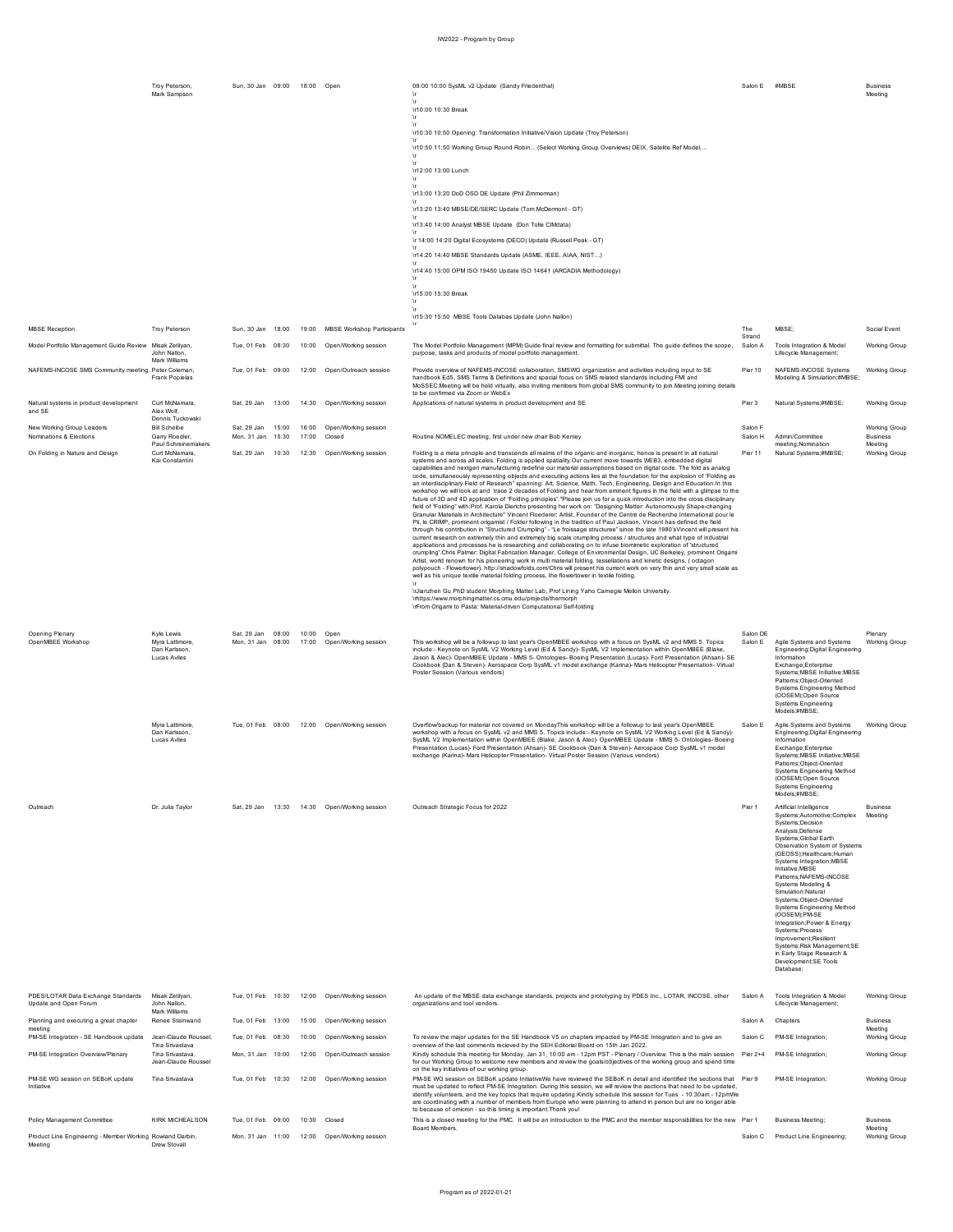| Product Line Engineering WG - Open<br>Workshop                           | Rowland Darbin<br>Drew Stovall           | Sun, 30 Jan 10:00                |                |                | 12:00 Open/Working session                   |                                                                                                                                                                                                                                              | Salon A          | Product Line Engineering;                     | <b>Working Group</b>                  |
|--------------------------------------------------------------------------|------------------------------------------|----------------------------------|----------------|----------------|----------------------------------------------|----------------------------------------------------------------------------------------------------------------------------------------------------------------------------------------------------------------------------------------------|------------------|-----------------------------------------------|---------------------------------------|
| Recipes for Working Groups                                               | Christopher Hoffman<br>Olivier Dessoude  | Mon 31 Jan 10:00                 |                | 12:00          | Open                                         | V5.1 23 October 2014<br>\rTips for Effective Working Groups                                                                                                                                                                                  | Salon D          |                                               | <b>Business</b><br>Meeting            |
|                                                                          | Carl Landrum,<br>Phyllis Marbach,        |                                  |                |                |                                              |                                                                                                                                                                                                                                              |                  |                                               |                                       |
|                                                                          | Jimmie McEver.<br><b>Bob Swarz</b>       |                                  |                |                |                                              | \rAt the request of Technical Operations, the Measurement Working Group (Paul Frenz - Chair) in conjunction with<br>Assistant Director - Bob Swarz conducted a survey of all of the INCOSE working groups chairs and follow-up interviews    |                  |                                               |                                       |
|                                                                          |                                          |                                  |                |                |                                              | with 13 of the respondents who indicated a willingness to participate. After the Technical Operations brief at the<br>IS2014, the following Tips for Effective Working Groups was created.                                                   |                  |                                               |                                       |
|                                                                          |                                          |                                  |                |                |                                              | \rThese Tips for Effective Working Groups is an outcome of these efforts.                                                                                                                                                                    |                  |                                               |                                       |
|                                                                          |                                          |                                  |                |                |                                              | \r1.Forming a Working Group                                                                                                                                                                                                                  |                  |                                               |                                       |
|                                                                          |                                          |                                  |                |                |                                              | \r2.Working Group Leadership<br>\r3.Working Group Communications                                                                                                                                                                             |                  |                                               |                                       |
|                                                                          |                                          |                                  |                |                |                                              | \r4.Working Group Product Development<br>\r5.Working Group Productivity                                                                                                                                                                      |                  |                                               |                                       |
|                                                                          |                                          |                                  |                |                |                                              | \r6.Sustaining a Working Group<br>\r7.Other Comments                                                                                                                                                                                         |                  |                                               |                                       |
|                                                                          |                                          |                                  |                |                |                                              | \rAppendix                                                                                                                                                                                                                                   |                  |                                               |                                       |
|                                                                          |                                          |                                  |                |                |                                              | \r1.Forming a Working Group<br>In Only form a Working Group where there is a compelling need or interest that can be identified                                                                                                              |                  |                                               |                                       |
|                                                                          |                                          |                                  |                |                |                                              | \r*Stakeholders should be clearly and comprehensively identified and involved                                                                                                                                                                |                  |                                               |                                       |
|                                                                          |                                          |                                  |                |                |                                              | \r•It is essential to have a core group of passionate individuals who are vested in the effort<br>\r•Working group should have multiple leaders-including co-chair(s) committed to working group output-to maintain                          |                  |                                               |                                       |
|                                                                          |                                          |                                  |                |                |                                              | momentum, identify succession chain, and provide backup<br>\r*Presentations at International Symposia, International Workshops, and chapters help to get the word out of the new                                                             |                  |                                               |                                       |
|                                                                          |                                          |                                  |                |                |                                              | working group and its objectives<br>\r-Reach out to other appropriate INCOSE working groups for collaboration, project involvement, and insights                                                                                             |                  |                                               |                                       |
|                                                                          |                                          |                                  |                |                |                                              | \r*Where practical, working groups should not just be INCOSE only-Getting other organizations involved contributes<br>to the labor pool and gets INCOSE's name out there                                                                     |                  |                                               |                                       |
| Requirements Working Group - General                                     | Tami Katz                                | Sun, 30 Jan 13:00                |                | 15:00          | Open/Working session                         | Requirement Working Group general meeting, covering: Overview of 2021 RWG activitiesStatus of RWG Publications                                                                                                                               | Salon A          | Requirements;#MBSE;                           | <b>Working Group</b>                  |
| Meeting<br><b>Resilient Systems Working Group</b>                        | Kenneth Cureton                          | Sat, 29 Jan 13:00                |                | 15:00          | Open/Working session                         | and ProductsPlans for 2022<br>Review of Resilient Engineering and Loss-Driven Systems Engineering papers for inclusion in SEBoK and SEH v5.                                                                                                  | Salon H          | Resilient Systems;                            | <b>Working Group</b>                  |
|                                                                          |                                          | Mon, 31 Jan<br>Mon. 31 Jan       | 09:00<br>13:00 | 12:00<br>15:00 | Open/Working session<br>Open/Working session | RSWG Future Strategy, including products and Collaboration with other Working Groups<br>SEBoK 1st Cycle 2022 Planning: v2.6-- Resilience Engineering, Resilience Modeling, and LDSE                                                          | Pier 9<br>Pier 9 |                                               | <b>Working Group</b><br>Working Group |
|                                                                          |                                          | Mon, 31 Jan                      | 15:30          | 17:00          | Open/Working session                         | Resilience Primer Development                                                                                                                                                                                                                | Pier 9           |                                               | <b>Working Group</b>                  |
| SaSIWG "Open House"                                                      | Jeannine Siviy,                          | Sun. 30 Jan 10:00<br>Sat, 29 Jan | 16:30          | 12:00<br>17:00 | Onen/Working session<br>Open/Working session | LDSE Strategy with INCOSE Leadership<br>This is an "Open House" session for others to hear about and discuss the Software & Systems Interface Working                                                                                        | Pier 5<br>Pier 7 | Systems and Software                          | Working Group<br><b>Working Group</b> |
|                                                                          | Dorothy McKinney                         |                                  |                |                |                                              | Group's current priorities: Business Relevance of Systems Engineering in Software- and Data-Intensive settings, and<br>Data + Architecture adaptive roles and principles to navigate systems-software interfaces.                            |                  | Interface:                                    |                                       |
| SBSE ISO 29110 Advanced Profile<br>Introduction                          | Angela Robinson,<br>Rüdiger Kaffenberger | Sat, 29 Jan                      | 15:00          | 17:00          | Open/Working session                         | Introduce ISO 29110 Advanced Profile and collaborate with the SBIR/STTR interest. SBIR/STTR participation is limited Pier 10<br>to firms with 500 employees or fewer, SBSE would be a good sponsor for SBIR/STTR. The SBSE WG will work with |                  | <b>Small Business Systems</b><br>Engineering; | <b>Working Group</b>                  |
|                                                                          |                                          |                                  |                |                |                                              | SBIR/STTR to address technology transfers for VSE's.                                                                                                                                                                                         |                  |                                               |                                       |
| SBSE Work Product Publication,<br>SBIR/STTR Goals and Objectives         | Angela Robinson                          | Mon, 31 Jan 15:00                |                | 17:00          | Open/Working session                         | Prepare submission of the ISO29110 Intermediate Guide, review ISO 29110 Advanced Profile goals, objectives, and<br>work product. Complete collaborate goals and objectives for the SBIR/STTR interest.                                       | Pier 3           | <b>Small Business Systems</b><br>Engineering: | <b>Working Group</b>                  |
| SE Vision 2035                                                           | Sanford Friedenthal,<br>Heinz Stoewer.   | Sun. 30 Jan 08:00                |                | 09:00 Open     |                                              |                                                                                                                                                                                                                                              | Salon D          |                                               | Plenary                               |
|                                                                          | Paul Nielsen<br>Chris Oster,             |                                  |                |                |                                              |                                                                                                                                                                                                                                              |                  |                                               |                                       |
|                                                                          | Garry Roedler.<br>Chris Davey            |                                  |                |                |                                              |                                                                                                                                                                                                                                              |                  |                                               |                                       |
| SE Vision 2035 Q&A                                                       | Sanford Friedenthal                      | Sun. 30 Jan 10:00                |                |                | 11:00 Open/Working session                   | This session is intended to be a follow-up to the SE Vision 2035 presentation on Sunday from 8 - 9 AM to answer                                                                                                                              | Pier 11          | SE Vision 2035 Special Project Working Group  |                                       |
|                                                                          | Chris Davey,<br>Paul Nielsen,            |                                  |                |                |                                              | questions and engage in dialogue about the SE Vision                                                                                                                                                                                         |                  |                                               |                                       |
|                                                                          | Chris Oster.<br>Garry Roedler            |                                  |                |                |                                              |                                                                                                                                                                                                                                              |                  |                                               |                                       |
|                                                                          | Heinz Stoewer                            |                                  |                |                |                                              |                                                                                                                                                                                                                                              |                  |                                               |                                       |
| SE Vision 2035 Realization Planning                                      | Garry Roedler                            | Sat, 29 Jan                      | 15:00          | 17:00          | Closed                                       | This meeting is for select members of the INCOSE BoD, SE Vision Core Team, and FuSE to discuss a path forward for Pier 3<br>cultivating interest and new projects towards the realization of the SE Vision 2035. The meeting will do the     |                  | <b>Business Meeting;</b>                      | <b>Business</b><br>Meeting            |
|                                                                          |                                          |                                  |                |                |                                              | following:Review the SE Challenges from the SE Vision in the context of the global trendsReview the specific<br>recommendations from the SE VisionDiscuss possible activities/projects for promoting and realizing the SE Vision             |                  |                                               |                                       |
|                                                                          |                                          |                                  |                |                |                                              | (includes those led by INCOSE and those that may be led by others)Prioritize the activities/projectsIdentify stakeholders<br>and collaborators                                                                                               |                  |                                               |                                       |
| Sector I Leaders Meet & Greet reception                                  | Renee Steinwand                          | Mon, 31 Jan 17:30                |                |                | 18:30 By invitational only                   |                                                                                                                                                                                                                                              | Salon D          |                                               | Social Event                          |
| Sector I Leaders meeting                                                 | Renee Steinwand                          | Mon, 31 Jan                      | 15:30          | 17:30          | Open/Working session                         |                                                                                                                                                                                                                                              | Salon D          | Chapters                                      | <b>Business</b><br>Meeting            |
| SEH v5 Feedback Review & Planning<br>SEP's Luncheon for ASEPs. CSEPs and | Kenneth Cureton<br><b>FALSE</b>          | Tue, 01 Feb<br>Sun, 30 Jan       | 10:00<br>12:00 | 12:00<br>13:00 | Open/Outreach session<br>ASEP, CSEP, ESEP    | The Certification Advisory Group invites all INCOSE-certified Systems Engineering Professionals (SEPs) to attend a                                                                                                                           | Salon H          |                                               | <b>Working Group</b><br>Social Event  |
| <b>ESEPs</b>                                                             |                                          |                                  |                |                |                                              | special luncheon at the 2022 International Workshop (IW). The reception will be held on Sunday, 30 January 2022 from<br>1200 to 1300 at the Torrance Marriott Redondo Beach. The reception is open to all ASEPs, CSEPs, and ESEPs. The       |                  |                                               |                                       |
|                                                                          |                                          |                                  |                |                |                                              | main purpose of the luncheon is to recognize the accomplishments and dedication of the INCOSE SEPs. The luncheon<br>will provide an opportunity for the INCOSE ESEPs, CSEPs, and ASEPs to network with each other in a casual setting.       |                  |                                               |                                       |
|                                                                          |                                          |                                  |                |                |                                              | Members of the INCOSE leadership team will also be present. Please plan on joining your fellow SEPs in Torrance.                                                                                                                             |                  |                                               |                                       |
| SETDB - Demonstration and Open Forum                                     | John Nallon                              | Mon, 31 Jan                      | 10:30          | 12:00          | Open/Working session                         | An update of the SETDB status and plans, a review of the current and recently released features and an open forum                                                                                                                            | Salon A          | SE Tools Database;#MBSE;                      | <b>Working Group</b>                  |
|                                                                          | Stephane Lacrampe.<br>Rene King          |                                  |                |                |                                              | demonstration for the attendees to ask questions about how to use the system, and provide input on how to improve<br>the system.                                                                                                             |                  |                                               |                                       |
| Social Systems WG Opening Session                                        | Randall Anway                            | Sat, 29 Jan 11:00                |                | 12:00          | Open/Working session                         | 5 min - Introductions20 min - Talk: Social Systems WG Update5 min - QA and breakout instructions10 min - breakout<br>sessions with host pop-ins15 min - reconvene and discussion5 min - Closing                                              | Pier 8           | Social Systems;#MBSE;                         | <b>Working Group</b>                  |
| Social Systems WG Planning                                               | Randall Anway,                           | Tue, 01 Feb 09:00                |                |                | 10:00 Open/Working session                   | 5 min - Introductions20 min - IW Session Reports5 min - QA and breakout instructions10 min - breakout sessions with                                                                                                                          | Pier 11          | Social Systems;#MBSE;                         | Working Group                         |
|                                                                          | Shamsnaz Bhada.<br>Erika Palmer          |                                  |                |                |                                              | host pop-ins15 min - reconvene and planning discussion5 min - Closing                                                                                                                                                                        |                  |                                               |                                       |
| Spatial skills and SE                                                    | Curt McNamara<br>Alex Wolf               | Sun, 30 Jan                      | 13:00          | 14:30          | Open/Working session                         | Spatial skills are the basis for success in design and SE                                                                                                                                                                                    | Pier 11          | Natural Systems                               | Working Group                         |
| Standards Development Department<br>Opportunities                        | Richard Martin.<br>Daniel Siegl          | Mon, 31 Jan 09:00                |                | 10:00          | Open/Working session                         | This is an opportunity for INCOSE members not already engaged in the development of International Standards to get Pier 5<br>information about participation opportunities                                                                   |                  | Standards Development<br>Department           | <b>Working Group</b>                  |
|                                                                          | Richard Martin.                          | Tue, 01 Feb 09:00                |                | 10:00          | Open/Working session                         | An open meeting for folks interested in participating in the development of International Standards.                                                                                                                                         | Pier 5           | Standards Development                         | <b>Working Group</b>                  |
| Standards Development Department Policy                                  | Daniel Siegl<br>Richard Martin,          | Sun, 30 Jan                      | 10:00          | 12:00          | Closed                                       | Business meeting of INCSOE Standards Development Department to: 1) review existing policy documents TEC 103                                                                                                                                  | Pier 9           | Department<br><b>Standards Development</b>    | <b>Working Group</b>                  |
| and Practices                                                            | Daniel Siegl                             |                                  |                |                |                                              | and FIN 102; 2) discuss obligations as Liaison or member of International Standards Development Organizations; 3)<br>verify 2022 project engagements and project status; and 4) Discuss future engagement opportunities.                     |                  | Department                                    |                                       |
| STEM Initiative Workshop                                                 | Bill Chown.<br>Caitlyn Singam            | Sat. 29 Jan                      | 10:30          | 14:00          | Open/Working session                         | After registering, you will receive a confirmation email containing information about joining the meeting.                                                                                                                                   | Salon F          | <b>STEM Initiative</b>                        | <b>Working Group</b>                  |
|                                                                          | Carlee Bishop                            |                                  |                |                |                                              | \rFor more information click on the invite link: https://discord.gg/uv2nhrKzyQ                                                                                                                                                               |                  |                                               |                                       |
| SysML v2 Demo                                                            | Sanford Friedenthal                      | Sun, 30 Jan 10:00                |                | 15:00          | Open/Working session                         | \ror see the web page at https://www.incose.org/2021-incose-ux-redesign/system-initiative<br>The objective of this session is to demonstrate current SysML v2 capabilities per the draft SysML v2 Specification using Salon F                |                  | MBSE Initiative:#MBSE:                        | <b>Working Group</b>                  |
|                                                                          | Edwin Seodewotz                          |                                  |                |                |                                              | the SysML v2 pilot implementation, and to answer questions regarding current and planned capabilities We plan to<br>run two back-to-back demonstrations to accommodate a broader range of attendee schedules.                                |                  |                                               |                                       |
| System Thinking RoundTable (STRT)                                        | Sue Gabriele.<br>Jawahar Bhalla.         | Sat. 29 Jan                      | 07:00          | 08:00          | Open                                         |                                                                                                                                                                                                                                              | Salon A          |                                               | <b>Working Group</b>                  |
|                                                                          | Chris Browne                             |                                  |                |                |                                              |                                                                                                                                                                                                                                              |                  |                                               |                                       |
|                                                                          | Sue Gabriele,<br>Jawahar Bhalla,         | Sat, 29 Jan                      | 12:00          | 13:00          | Open                                         |                                                                                                                                                                                                                                              | Salon A          |                                               | <b>Working Group</b>                  |
|                                                                          | Chris Browne<br>Sue Gabriele             | Sun, 30 Jan 07:00                |                | 08:00          | Open                                         |                                                                                                                                                                                                                                              | Salon A          |                                               | <b>Working Group</b>                  |
|                                                                          | Jawahar Bhalla,<br>Chris Browne          |                                  |                |                |                                              |                                                                                                                                                                                                                                              |                  |                                               |                                       |
|                                                                          | Sue Gabriele,                            | Sun, 30 Jan 12:00                |                | 13:00 Open     |                                              |                                                                                                                                                                                                                                              | Salon A          |                                               | <b>Working Group</b>                  |
|                                                                          | Jawahar Bhalla.<br>Chris Browne          |                                  |                |                |                                              |                                                                                                                                                                                                                                              |                  |                                               |                                       |
|                                                                          | Sue Gabriele,<br>Jawahar Bhalla,         | Mon, 31 Jan                      | 07:00          | 08:00          | Open                                         |                                                                                                                                                                                                                                              | Salon A          |                                               | <b>Working Group</b>                  |
|                                                                          | Chris Browne<br>Sue Gabriele             | Mon. 31 Jan 12:00                |                | 13:00 Open     |                                              |                                                                                                                                                                                                                                              | Salon A          |                                               | <b>Working Group</b>                  |
|                                                                          | Jawahar Bhalla,<br>Chris Browne          |                                  |                |                |                                              |                                                                                                                                                                                                                                              |                  |                                               |                                       |
|                                                                          |                                          |                                  |                |                |                                              |                                                                                                                                                                                                                                              |                  |                                               | <b>Working Group</b>                  |
|                                                                          | Sue Gabriele,                            | Tue, 01 Feb 07:00                |                | 08:00 Open     |                                              |                                                                                                                                                                                                                                              | Salon A          |                                               |                                       |
|                                                                          | Jawahar Bhalla.<br>Chris Browne          |                                  |                |                |                                              |                                                                                                                                                                                                                                              |                  |                                               |                                       |
|                                                                          | Sue Gabriele.<br>Jawahar Bhalla.         | Tue, 01 Feb 12:00                |                | 13:00          | Open                                         |                                                                                                                                                                                                                                              | Salon A          |                                               | <b>Working Group</b>                  |
| Systems Engineering Quality Management Barclay Brown                     | Chris Browne                             |                                  |                |                | Tue, 01 Feb 10:00 12:00 Open/Working session |                                                                                                                                                                                                                                              | Pier 11          |                                               | <b>Working Group</b>                  |